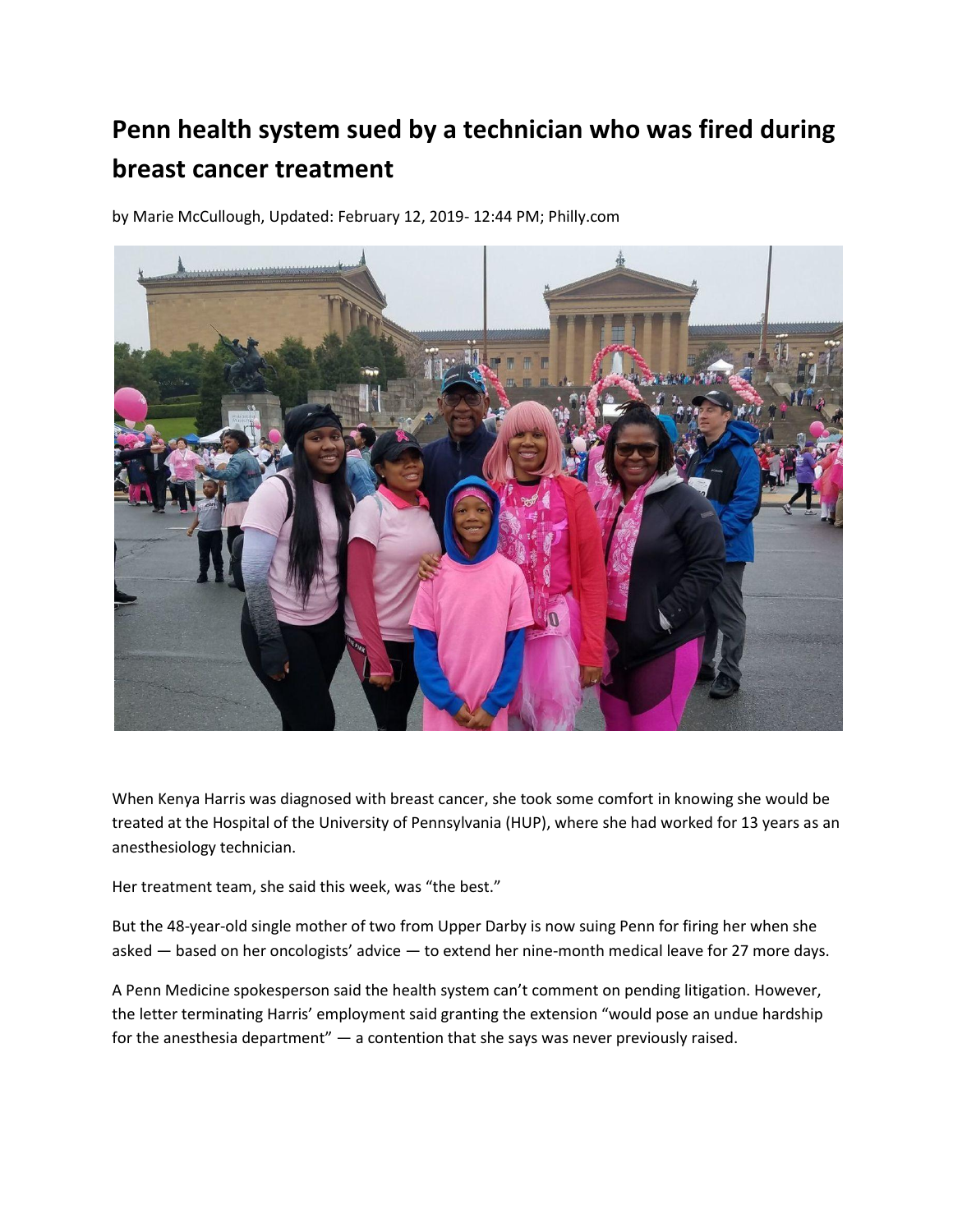Her lawsuit, filed Monday in federal district court in Philadelphia, says her firing not only violates state and federal laws protecting the disabled, but also is at odds with Penn's reputation as a leading breast cancer treatment center.

"This employer proves itself to be unworthy of such esteem by its vile treatment of its own employee (and patient) in the midst of battling cancer," says the complaint, filed by attorney Jason Pearlman.

In July 2017, Harris said in an interview, she felt a lump in her breast. A mammogram and biopsy at Penn quickly led to her first surgery — a lumpectomy and a check of her armpit lymph nodes. The cancer had spread to the nodes, requiring more aggressive treatment. She underwent a mastectomy in September 2017 and was scheduled for 16 weeks of once-a-week chemotherapy, followed by six weeks of daily radiation.

Initially, she was approved under the federal Family and Medical Leave Act for a four-month leave, through Nov. 1, 2017. She requested and received an extension of the leave through April 15, 2018, with support from her two Penn cancer specialists. Chemotherapy, oncologist Kevin Fox certified, could cause "nausea, vomiting, fevers, low blood counts, risk of infection and severe fatigue."

Chemotherapy caused all that and worse, Harris recalled in an interview. But it was the radiation that led her and her doctors to request that her leave be extended by 27 days, to May 14, 2018.

"After six weeks of radiation, I was burned really bad," she said. "The skin was really tight. I had a few open wounds. It hurt."

The health system's Office of Disability Management replied, writing that, per Penn's policies, her department supervisor and others would engage in an "interactive process ... to determine if there is a reasonable accommodation that can be provided without imposing an undue hardship," according to the lawsuit.

Instead, the complaint says, Harris had two unpleasant phone exchanges with a personnel department representative who twice hung up on Harris. Then the April 18 termination letter arrived.

Harris said she was shocked, partly because no one had ever suggested her job was in jeopardy, and partly because many of her coworkers had been kind during her treatment.

"At holiday time, they brought my kids and me gift cards," she said. "One anesthesiologist personally sent a card and a check."

Her lawsuit seeks a judgment against HUP and the Penn health system, as well as financial compensation for "intentional infliction of emotional distress."

Although Harris said she is now healed and has no evidence of cancer, she is not in good financial shape. After exhausting her disability and unemployment benefits -- which paid a fraction of what she earned at HUP -- she fell behind on rent and had to move with her two children into her mother's house in Upper Darby. Harris is now working part time as a classroom aide in a local school.